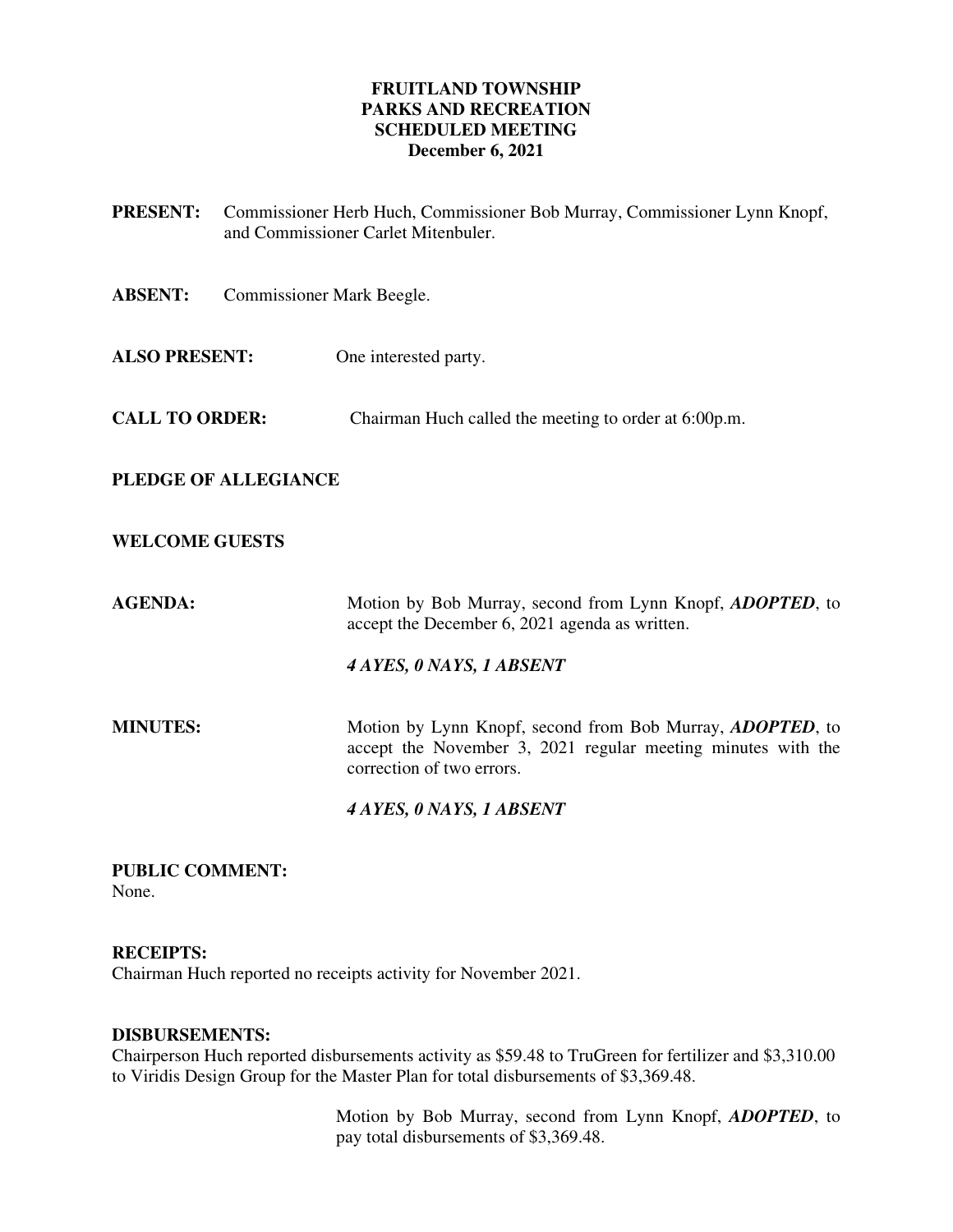# *4 AYES, 0 NAYS, 1 ABSENT*

# *Roll Call Vote: Beegle-Aye, Knopf-Aye, Murray-Aye, Mitenbuler-Aye, Huch-Aye*

### **UNFINISHED BUSINESS:**

### **1. Scoreboard update**

Chairman Huch reported that the scoreboard has been delivered and it is being stored until the spring.

### **2. Future projects 2022-2023**

The commissioners discussed ideas for the upcoming budget. For the cement, Chairman Huch mentioned doing cement work on the outside of the bleachers, outside of the dugouts, cement for the pumphouse and grills, and the addition of another handicap portable restroom with a cement pad and sidewalk to it. He got a quote for approximately \$6,900.00. Fencing for the ball field will be about \$3,700.00. Chairman Huch added that he looked into possibly installing gates in the park, including a 12-foot gate at the south end of the park. He suggested that it might be a good idea to close seasonally to cut down on plowing and just allow others to use the one way to enter and exit. Chairman Huch also said that there is a larger gate at the Township Hall, and the total for the gates would be about \$6,400. He also suggested getting a new pump house. He stated that the current building isn't in great condition, adding that he found someone that quoted him \$6,000.00 for a new 12x12 building with a partition wall separate for the ball field. Commissioner Huch also mentioned redoing and raising the dugout roof. He also questioned treating Duck Lake for purple loosestrife. Commissioner Knopf mentioned adding a portable restroom for Marcus Park. Commissioner Murray agreed and stated that he went to Marcus Park with Commissioner Knopf and Supervisor Jeff Marcinkowski, adding that they found a great spot for a portable restroom that will be easily accessible to Kerkstra for cleanings.

> Motion by Lynn Knopf, second by Bob Murray, *ADOPTED*, to add a portable restroom at Marcus Park and include it in the 2022-2023 budget.

# *4 AYES, 0 NAYS, 1 ABSENT*

Chairman Huch also suggested adding sprinklers to the outfield. Another tennis net post was mentioned, as well as wood fiber for the playground. Commissioner Knopf suggested having pickleball lessons at Nestrom Road Park. Commissioner Mitenbuler suggested waiting to make this decision until the Commission decides what they will be doing with the tennis court moving forward.

> Motion by Lynn Knopf, second by Bob Murray, *FAILED*, to put \$400.00 in the 2022-23 budget for pickleball lessons.

# *2 AYES, 2 NAYS (Mitenbuler, Huch), 1 ABSENT*

Commissioner Knopf also suggested ideas to improve Marcus Park, including handicap access, kayak launch and floating dock. She added that this could be funded by a grant, and Commissioner Murray stated that the Commission should include money in the specialty fund. Chairman Huch said that he doesn't think too much should be crammed into Marcus Park, adding that it's too small of an area. Commissioner Mitenbuler stated that she doesn't like the idea of the floating dock, adding that she thinks it would be a liability. Commissioner Knopf stated that they wouldn't create too many parking spots so it wouldn't be an issue to add a few more activities. She also added that there are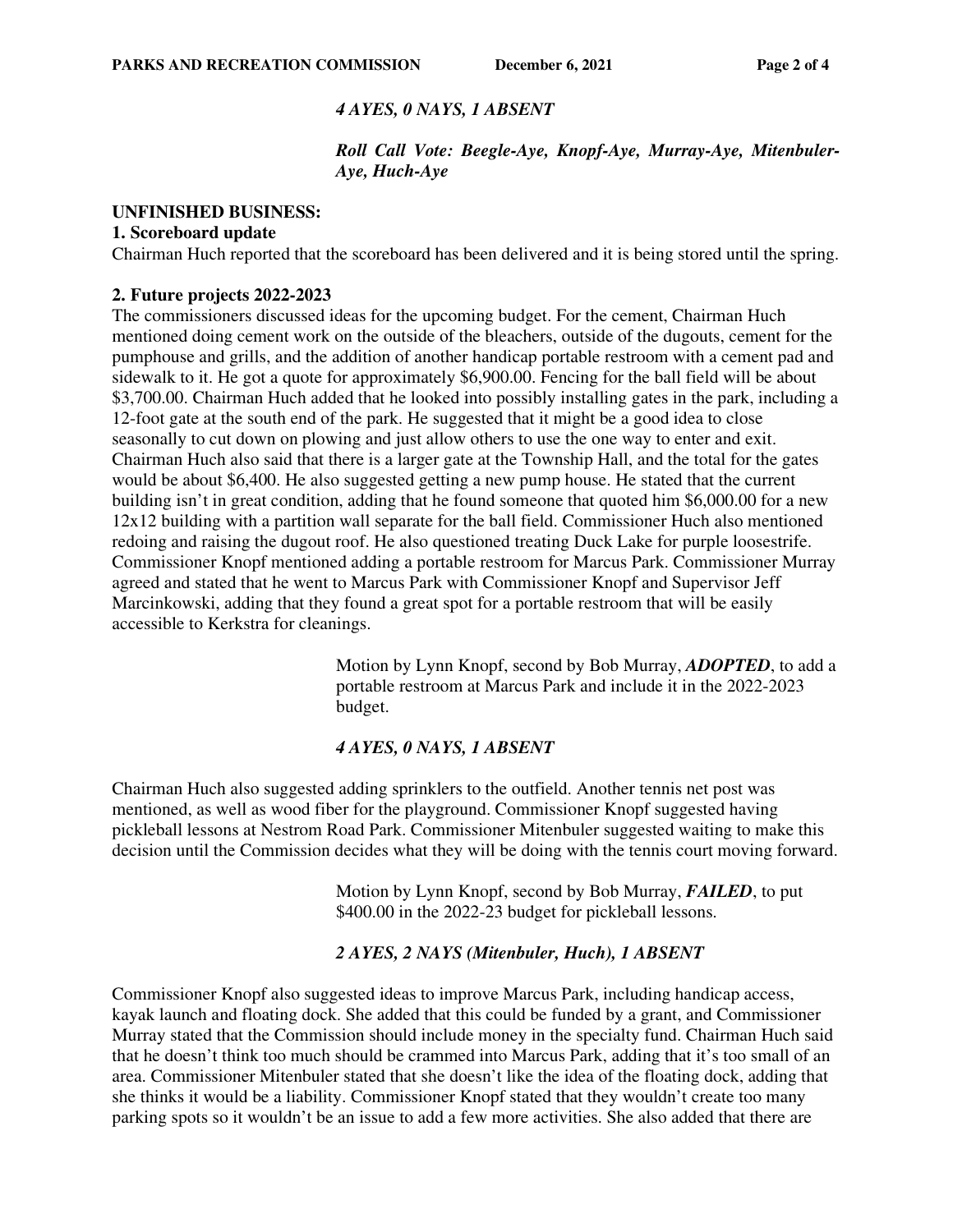#### **PARKS AND RECREATION COMMISSION** December 6, 2021 Page 3 of 4

handicap mats that can be put in, adding that it is important to have handicap access. The commissioners also discussed adding Sports 'N Shorts to the next year's budget.

### **3. Master Plan update**

Commissioner Mitenbuler stated that she believes Viridis would be presenting the Master Plan at the Township Board Work Session on December  $13<sup>th</sup>$ . There were questions as to whether this was happening, so the Commission agreed to speak with Supervisor Marcinkowski to get clarification.

> Motion by Bob Murray, second from Carlet Mitenbuler, *ADOPTED*, to suspend Robert's Rules of Order to get clarification from Supervisor Marcinkowski.

# *4 AYES, 0 NAYS, 1 ABSENT*

Supervisor Marcinkowski stated that Viridis will have the plan ready for the Township Board, with hopes that they will be presenting at the meeting. He added that he emailed Viridis, but will ask again for them to present rather than the Township Board just receiving a digital copy.

> Motion by Bob Murray, second from Carlet Mitenbuler, *ADOPTED*, to resume Robert's Rules of Order.

# *4 AYES, 0 NAYS, 1 ABSENT*

### **PUBLIC COMMENT:**

1. Jeff Marcinkowski, 3767 Jay Road – stated that the area at Duck Lake State Park that the Commission was looking at for parking for Marcus Park isn't going to work. He added that he's been talking with the Muskegon County Road Commission about the parking issue, adding that they are willing to work with the Township and Commission. Supervisor Marcinkowski stated that he will draw up a plan and share it with them. He also added that the Commission doesn't need to go to the State regarding parking if they extend parking down the road more than 5-6 spaces. Supervisor Marcinkowski also agreed that the Commission shouldn't put too much in at Marcus Park with only a few spaces. He added that they should think about what they want there, but that he does agree with having the park handicap accessible. In terms of the Specialty Fund, Supervisor Marcinkowski suggested that the Commission should let the Township Board know the amount the Specialty Fund will be and told the commissioners that they need to think about what they'll need to put in it. He said that he is happy with the addition of a portable restroom at Marcus Park. Supervisor Marcinkowski also said that all of the projects the commissioners have discussed are great ideas. He added that the commissioners should think about the weed control, adding that the Commission could have a separate budget item for it or to use the Specialty Fund. Supervisor Marcinkowski also suggested that the Commission ask about a warranty for the scoreboard, adding that he didn't get the opportunity to make sure everything was in good working condition. Supervisor Marcinkowski also said that the White Lake Association is interested in installing a boat washing station at the Scenic Drive boat launch.

# **COMMISSIONER'S COMMENTS:**

Commissioner Knopf stated that she is eager to see the Master Plan.

Commissioner Murray agreed with Commissioner Knopf, also adding a thank you to Supervisor Marcinkowski for his attendance and all of his help.

Commissioner Mitenbuler echoed what the others stated.